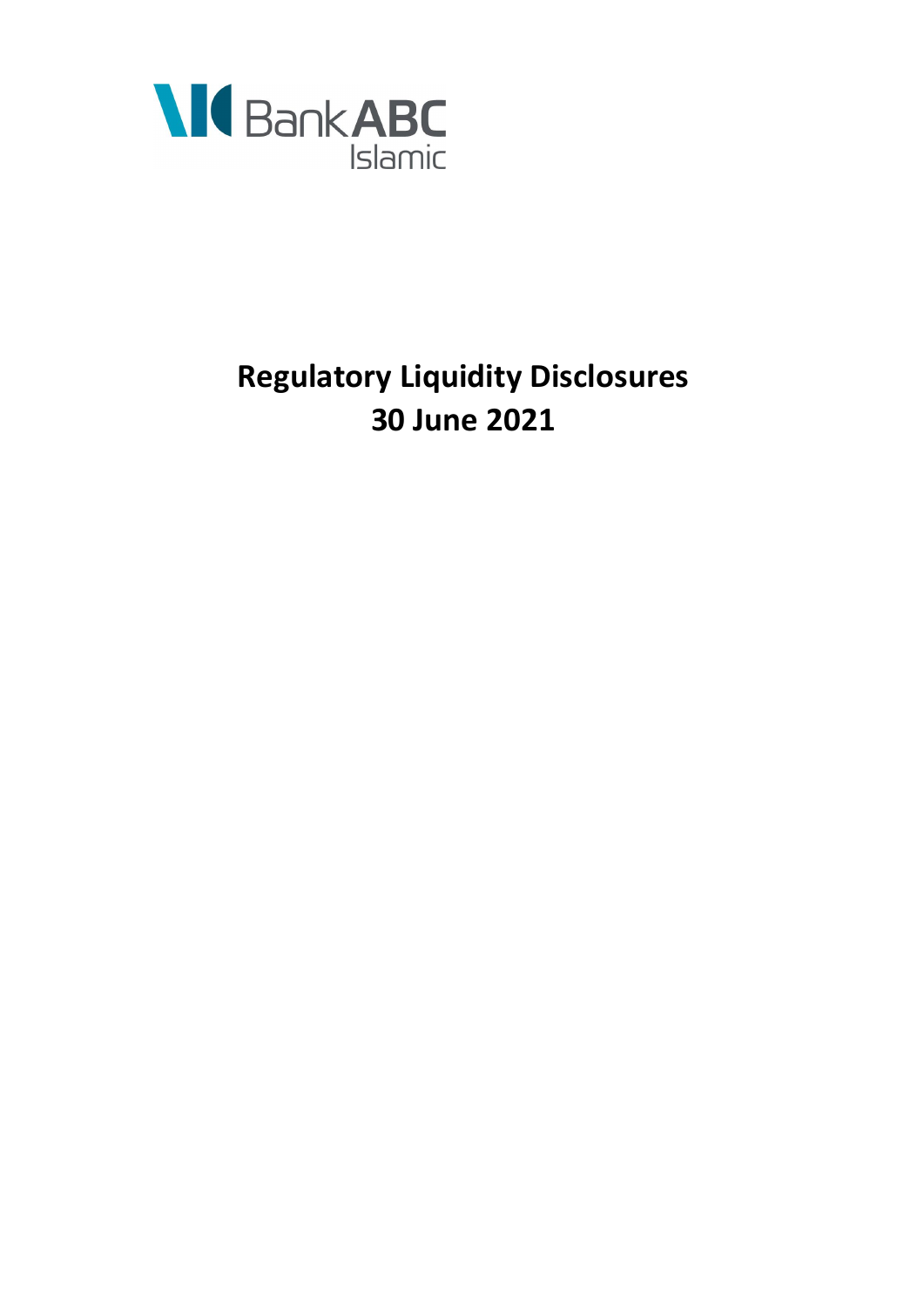# **Bank ABC Islamic**

Regulatory Liquidity Disclosures

## **Liquidity Coverage Ratio (LCR) for the period ended 30th June 2021**

## *Introduction*

In June 2019, the Central Bank of Bahrain (CBB) issued the regulations to banks operating in Bahrain on the reporting of the Liquidity Coverage Ratio (LCR) as part of the Basel III reforms.

The main objective of the Liquidity Coverage Ratio (LCR) is to promote the short-term resilience of the liquidity risk profile of banks by ensuring that they have sufficient level of high-quality liquid assets (HQLA) to cover net outflows and survive a significant stress scenario lasting for a period of up to 30 calendar days. Under the requirements, the Bank is required to maintain an LCR requirement of at least 100% on a daily basis.

To partially counteract the impact of the delayed loan settlements, the CBB provided banks with additional reliefs in Q1 2020 by reducing the minimum LCR requirement from 100% to 80%, and by reducing the regulatory reserve requirements.

## *High Quality Liquid Assets (HQLA) Portfolio*

HQLA eligible securities, fall into three categories: Level 1, Level 2A, and Level 2B liquid assets. Level 1 liquid assets, which are of the highest quality and deemed the most liquid is subject to no or little discount (or haircuts) to their market value and may be largely used without limit in the liquidity buffer. Level 2A and 2B securities are recognised as being relatively stable and reliable sources of liquidity, but not to the same extent as Level 1 assets. LCR rules therefore set a 40 per cent composition cap on the combined amount of Level 2A and Level 2B securities that firms may hold in their total eligible liquidity buffer. Level 2B liquid assets, which are considered less liquid and more volatile than Level 2A liquid assets, are subject to large and varying haircuts and may not exceed 15 per cent of the total eligible HQLA.

Bank's HQLA comprised primarily "Level 1" securities (85%) with the Central Bank of Bahrain (CBB) and the sovereign and central banks of countries where the Bank has branches and subsidiaries, and also include highly rated corporate debt issuances.

#### *Outflows & Inflows*

Expected outflows are generally calculated as a percentage outflow of on-balance sheet items (e.g. funding received) and off-balance sheet commitments (e.g. credit and liquidity lines) made by firms. The % of outflow varies typically by counterparties per the liquidity rules.

Expected inflows are also generally calculated as a percentage inflow on-balance sheet items and include inflows (e.g. from corporate or retail loans) that will be repaid within 30 days. To ensure a minimum level of liquid asset holdings, and to prevent firms from relying solely on anticipated inflows to meet their liquidity coverage ratio, the prescribed amount of inflows that can offset outflows is capped at 75 per cent of total expected outflows.

The cash-outflows were driven primarily by unsecured wholesale funding and inter-bank borrowings.

The Bank utilises internal Risk Appetite Statement thresholds ("RAS") which act as early warning indicators and safeguards to ensure LCR is maintained above the regulatory minimum requirements at all times.

#### *Quantitative Disclosure*

The Bank continued to maintain a strong average LCR position over the reporting period with a prudent surplus to both Board approved risk appetite and regulatory requirements. The Bank's average LCR was 235% in the second quarter of 2021 driven by high HQLA holdings and net cash outflows, reflecting the Group's focus on high-quality liquid assets and aligned with overall growth in the Group's balance sheet and external liquidity environment.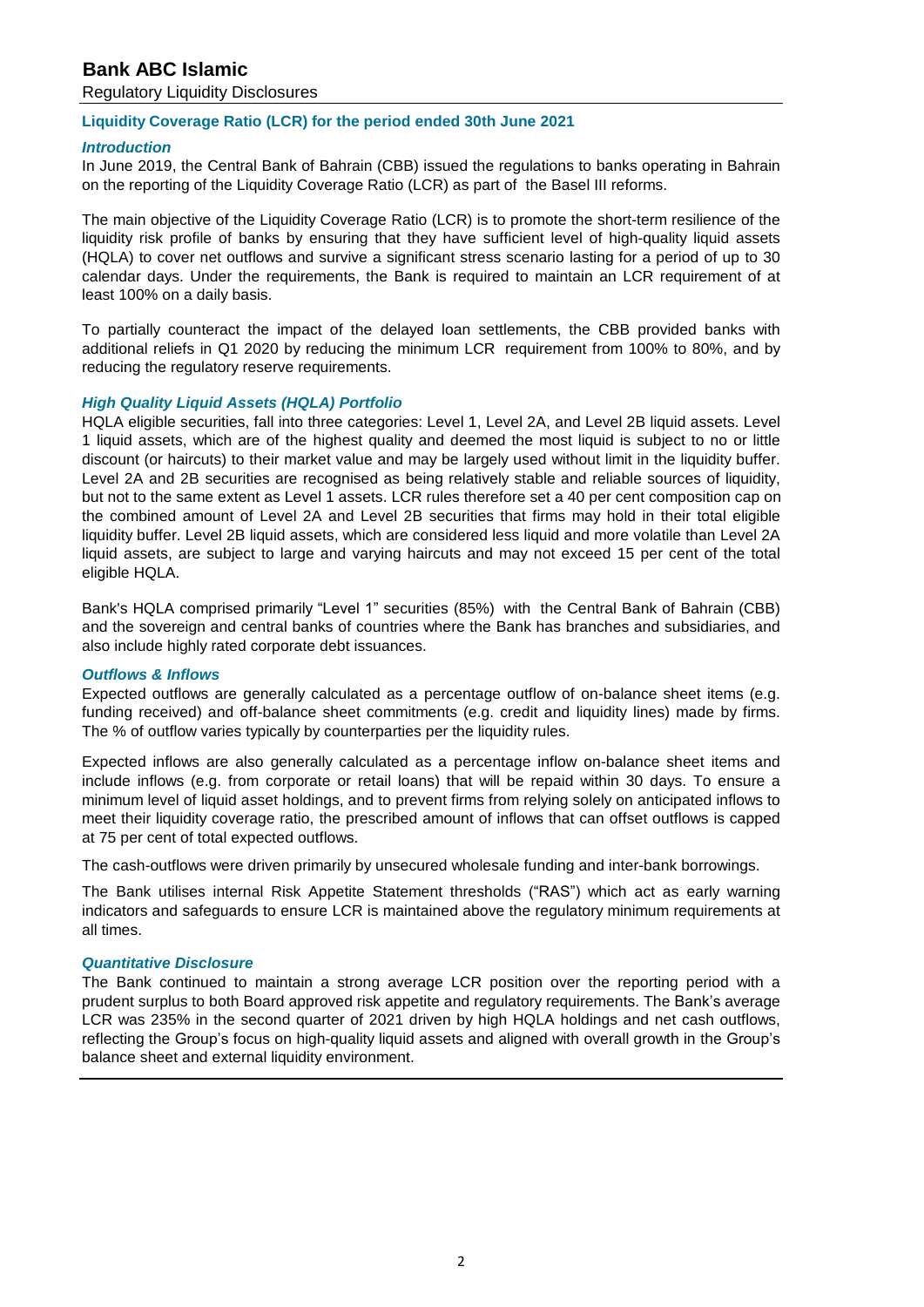# **Bank ABC Islamic**

Regulatory Liquidity Disclosures

# **Liquidity Coverage Ratio (LCR) for the period ended 30th June 2021 (continued)**

# *Quantitative Disclosure (continued)*

#### *All figures in US\$ 'millions*

|                |                                                                                            |                                                    | 30 June 2021                                     | 31 December 2020                                   |                                                  |  |  |  |  |  |
|----------------|--------------------------------------------------------------------------------------------|----------------------------------------------------|--------------------------------------------------|----------------------------------------------------|--------------------------------------------------|--|--|--|--|--|
|                |                                                                                            | <b>Total</b><br>unweighted<br>value<br>(average)** | <b>Total</b><br>weighted<br>value<br>(average)** | <b>Total</b><br>unweighted<br>value<br>(average)** | <b>Total</b><br>weighted<br>value<br>(average)** |  |  |  |  |  |
|                | <b>High-quality liquid assets</b>                                                          |                                                    |                                                  |                                                    |                                                  |  |  |  |  |  |
| 1              | <b>Total HQLA</b>                                                                          |                                                    | 3,507                                            |                                                    | 3,652                                            |  |  |  |  |  |
|                | <b>Cash outflows</b>                                                                       |                                                    |                                                  |                                                    |                                                  |  |  |  |  |  |
| $\overline{2}$ | Retail deposits and deposits from small<br>business customers, of which:                   |                                                    |                                                  |                                                    |                                                  |  |  |  |  |  |
| 3              | Stable deposits                                                                            |                                                    |                                                  | $\blacksquare$                                     |                                                  |  |  |  |  |  |
| 4              | Less stable deposits                                                                       | 127                                                | 13                                               | 79                                                 | 8                                                |  |  |  |  |  |
| 5              | Unsecured wholesale funding, of which:                                                     |                                                    |                                                  |                                                    |                                                  |  |  |  |  |  |
| 6              | Operational deposits (all counterparties) and<br>deposits in networks of cooperative banks |                                                    | Ĭ.                                               | $\blacksquare$                                     |                                                  |  |  |  |  |  |
| $\overline{7}$ | Non-operational deposits (all counterparties)                                              | 4,310                                              | 2,560                                            | 4,325                                              | 2,411                                            |  |  |  |  |  |
| 8              | <b>Unsecured debt</b>                                                                      |                                                    |                                                  |                                                    |                                                  |  |  |  |  |  |
| 9              | <b>Secured wholesale funding</b>                                                           | 104                                                | 15                                               | 70                                                 | 20                                               |  |  |  |  |  |
| 10             | Additional requirements, of which:                                                         |                                                    |                                                  |                                                    |                                                  |  |  |  |  |  |
| 11             | Outflows related to derivative exposures and other<br>collateral requirements              | 11                                                 | 11                                               | 12                                                 | 12                                               |  |  |  |  |  |
| 12             | Outflows related to loss of funding on debt<br>products                                    | Ĭ.                                                 | -                                                | $\overline{\phantom{0}}$                           |                                                  |  |  |  |  |  |
| 13             | Credit and liquidity facilities                                                            | 6                                                  | 1                                                | 8                                                  | 1                                                |  |  |  |  |  |
| 14             | Other contractual funding obligations                                                      | 6                                                  | 6                                                | 11                                                 | 11                                               |  |  |  |  |  |
|                | 15 Other contingent funding obligations                                                    | 478                                                | 24                                               | 467                                                | 23                                               |  |  |  |  |  |
| 16             | <b>Total Cash Outflows</b>                                                                 |                                                    | 2,630                                            |                                                    | 2,486                                            |  |  |  |  |  |
|                | <b>Cash inflows</b>                                                                        |                                                    |                                                  |                                                    |                                                  |  |  |  |  |  |
| 17             | Secured lending (eg. reverse repos)                                                        | 67                                                 | 54                                               | 92                                                 | 70                                               |  |  |  |  |  |
| 18             | Inflows from fully performing exposures                                                    | 1,523                                              | 1,035                                            | 1,468                                              | 998                                              |  |  |  |  |  |
|                | 19 Other cash inflows                                                                      | 47                                                 | 47                                               | 37                                                 | 37                                               |  |  |  |  |  |
| 20             | <b>Total Cash Inflows</b>                                                                  | 1,637                                              | 1,136                                            | 1,597                                              | 1,106                                            |  |  |  |  |  |
|                | Cap on cash inflows                                                                        | 75%                                                | 1,972                                            | 75%                                                | 1,865                                            |  |  |  |  |  |
|                | Total cash inflows after applying the cap                                                  |                                                    | 1,136                                            |                                                    | 1,106                                            |  |  |  |  |  |

|  |                                         |  | <b>Total</b><br>adjusted<br>value | <b>Total</b><br>adjusted<br>value |  |
|--|-----------------------------------------|--|-----------------------------------|-----------------------------------|--|
|  | 21 Total HQLA                           |  | 3,507                             | 3,652                             |  |
|  | 22 Total net cash outflows              |  | 1.494                             | 1,381                             |  |
|  | 23 Liquidity Coverage Ratio (%) Average |  | 235%                              | 265%                              |  |

\*\* *In accordance with the CBB liquidity module, LCR presented above is a simple average of daily LCR of all working days during Q2 2021 and Q4 2020 respectively.*

*The above ratio is reported at Domestic Liquidity Group (DLG). ie, at aggregate level for Bank ABC Parent and ABC Islamic Bank. The DLG LCR ratio as at 30th June 2021 was 287%.*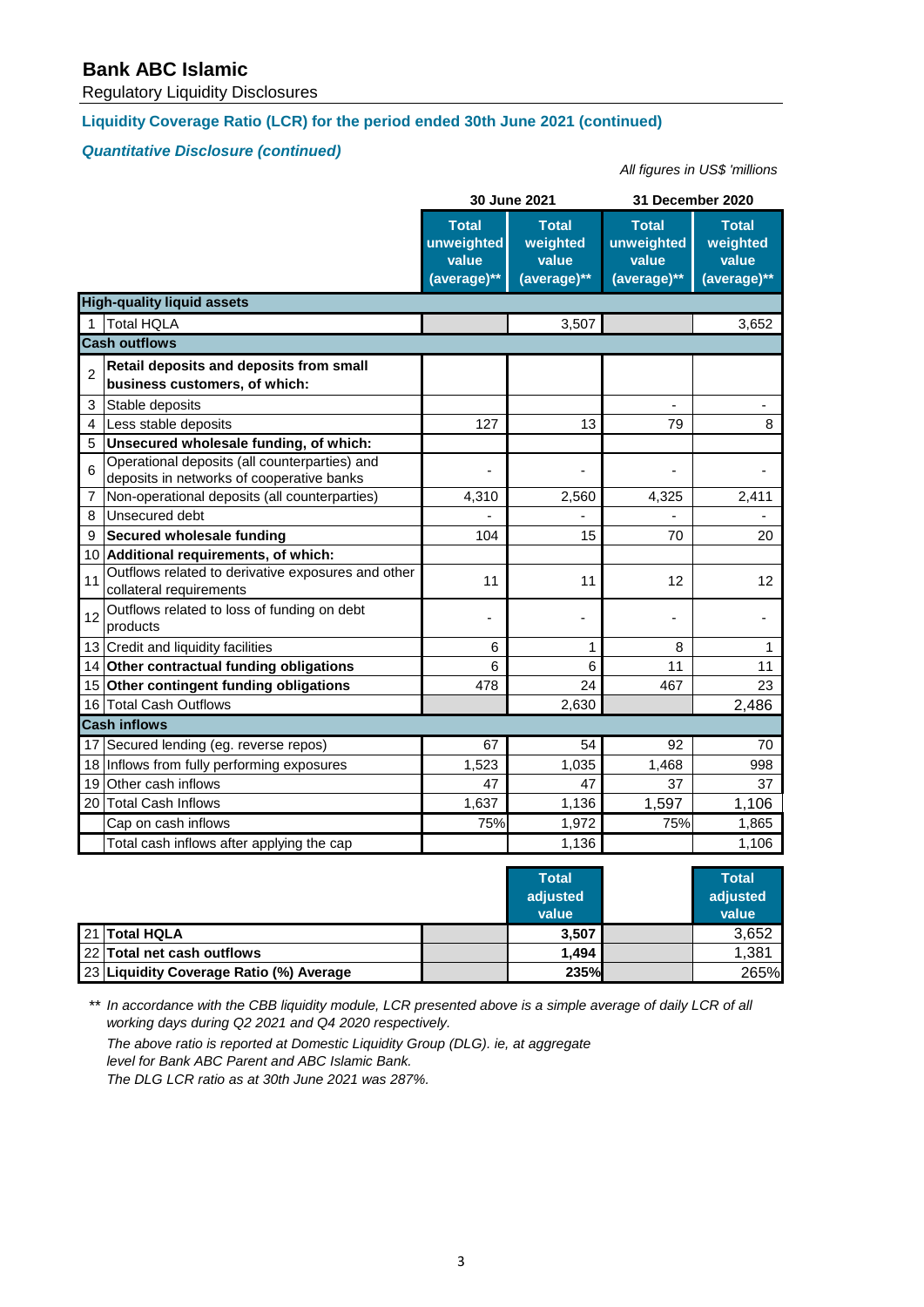# **Net Stable Fund Ratio (NSFR) for the period 30th June 2021**

# *Introduction*

In August 2018, the Central Bank of Bahrain (CBB) issued the regulations to banks operating in Bahrain on the reporting of the Net Stable Funding Ratio (NSFR) effective 31 December 2019. The purpose of this disclosure is to provide the information pursuant to CBB's Liquidity Risk Management module LM 12.5 "General Disclosure Requirements".

The NSFR is a balance sheet metric which requires institutions to maintain a stable funding profile in relation to the characteristics of their assets and off-balance sheet activities over a one-year horizon. It is the ratio between the amount of available stable funding (ASF) and the amount of required stable funding (RSF). ASF factors are applied to balance sheet liabilities and capital, based on their perceived stability and the amount of stable funding they provide. Likewise, RSF factors are applied to assets and off-balance sheet exposures according to the amount of stable funding they require. As per the CBB liquidity disclosure requirement, the Consolidated NSFR is to be published on a quarterly basis. At the last reporting date, the Group NSFR remained above 100 per cent.

To partially counteract the impact of Covid 19, the CBB provided banks with additional reliefs in Q1 2020 by reducing the minimum NSFR requirement from 100% to 80%, and by reducing the regulatory reserve requirements.

The Bank utilises internal Risk Appetite Statement thresholds ("RAS") which act as early warning indicators and safeguards to ensure NSFR is maintained above the regulatory minimum requirements.

# *Quantitative Disclosure*

At 30 June 2021, the Bank's NSFR was 107% ( Dec 20 : 108%), above the regulatory minimum. Available Stable Funding as of 30 June 2021 was around US\$ 9.2 billion (Dec 20: 9.0 billion) as against US\$ 8.6 billion (Dec 20: US\$ 8.4 billion) of Required Stable Funding.

The drivers of available stable funding include Bank ABC's robust capital base, substantial and reliable wholesale funding from customers and a retail deposits in MENA units. Required stable funding include financing various customers including non-financial corporates, sovereigns, PSE's , financial institutions and retail and small business customers. Bank ABC's HQLA requires minimal funding mainly due to the significant component of Level 1 assets in the portfolio.